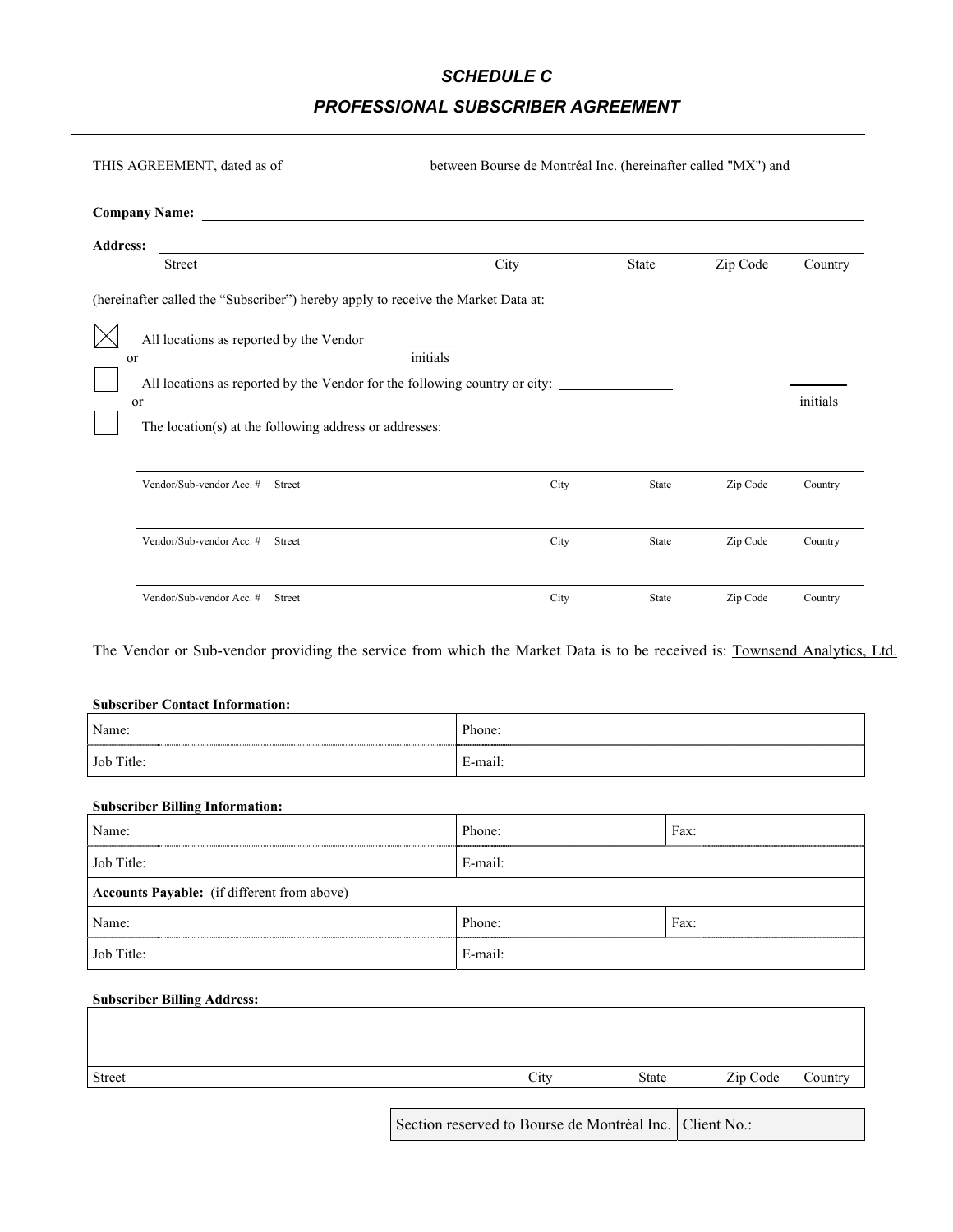- 1. For the purpose of this Agreement, the following terms shall have the meanings set out below:
	- (a) "Bid/Ask Data" means the bid-ask quotations as quoted for securities or derivatives traded on the MX, to be provided on a timely basis upon request subject to limitations imposed by systems and communications network capacity.
	- (b) "Data" means Market Data and/or Data Feed, as the case may be.
	- (c) "Data Feed" means a bundle transmission of electronic signals provided by the MX containing the Market Data.
	- (d) "Delayed Data", "Delayed Market Data" and "Delayed Data Feed" means that the Market Data and/or the Data Feed is delivered to the Vendor or a person fifteen (15) minutes or more after the MX makes it available through its transmission facilities.
	- (e) "Last Sale Data" means, at any given time, those last sale prices which reflect completed transactions for securities or derivatives traded on the MX, to be provided on a timely basis following the occurrence of each transaction subject to limitations imposed by systems and communications network capacity.
	- (f) "Market Data" means the trading information with respect to securities or derivatives traded on the MX, including, without limitation, Last Sale Data and Bid/Ask Data.
	- (g) "Non-Professional" means any natural person who is not a Professional.
	- (h) "Professional" means any broker, dealer, investment adviser, person or a person otherwise employed by an organization conducting professional activities involving the buying and selling of financial instruments such as stocks, bonds, options, futures contracts or other trading instruments. In addition, a person shall be considered a Professional if it is a consultant, independent contractor, software developer or provider or other that use Data for any purposes for profit other than the trading of a personal account. A Professional can be a person registered or qualified with:
		- 1. a provincial securities commission;
		- 2. the Securities Exchange Commission;<br>3. the Commodities Futures Trading Com
		- the Commodities Futures Trading Commission;
		- 4. the Financial Services Authority;
		- 5. any provincial state or other government securities or derivatives agency;
		- 6. any securities or derivatives exchange or association.
	- (i) "Real-time Data", "Real-time Market Data" and "Real-time Data Feed" means that the Market Data and/or Data Feed is delivered to the Vendor or the Subscriber within a fifteen (15) minute period after the MX makes it available through its transmission facilities.
	- (j) "Unit" means any type of equipment, fixed, portable or wireless that is enabled to receive Data for subsequent display, voice display, viewing, interrogation, processing, storage or communication as a result of a broadcast of the Data to that equipment or as a response to an inquiry and to which Vendor or Sub-vendor controls Data access. Vendor's or Sub-vendor's control does not allow for concurrent reception of Data as access is unique to each end-user.
- 2. This Agreement authorizes the Subscriber to receive the Market Data from the Vendor or Sub-vendor identified herein and through the Units located at the above mentioned location(s). Units at these location(s) may be added or deleted upon notification to the Vendor or Sub-vendor. Any Units for which location(s) is different from the above mentioned to which Market Data is to be received, will require the execution of an additional Professional Subscriber Agreement.
- 3. The Subscriber will give written notice to the MX and the Vendor or Sub-vendor as the case may be of any change of name, nature or place of business at which the Market Data is received.
- 4. The Subscriber is not and will not be engaged in the operation of any illegal business and will not use, or permit any person to use, the Market Data obtained, or any part thereof, for any illegal purpose.
- 5. Subscriber understands and acknowledges that the MX has a proprietary interest in the Data and that the same is not within the public domain. The use of any Data provided to the Subscriber by the Vendor or Sub-vendor is subject to the limitations set out in this Agreement.
- 6. The Market Data received is for the Subscriber's individual use in its business at the above mentioned location(s). The Subscriber will not furnish the Market Data received, or any part thereof, to any other person, firm or corporation nor to any other office or place, including a branch office, nor will it copy, reproduce or retransmit Market Data without prior written approval from the MX.
- 7. If the Subscriber shall furnish, or permit to be furnished, the Market Data, or any part thereof, to any person, firm or corporation without the approval of the MX and in contravention of this Agreement, the MX may take any action against such person, firm or corporation to whom the Market Data is furnished to prevent the receipt or use thereof by said person, firm or corporation either with or without making the Subscriber a party to such action.
- 8. Trademarks and logos used by MX are registered or unregistered marks or logos of MX or others, are the property of their respective owners and may not be used without written permission of the owner of such marks or logos.
- 9. Subscriber agrees to pay the MX a monthly fee per Unit. Such fees are payable within thirty (30) days after submission of invoices as follows:
	- (a) Monthly fees per Unit to be paid by the Subscriber are those set forth in the Appendix A attached hereto.
	- (b) There is no fee for Delayed Market Data which is delayed by fifteen (15) minutes or more, however, the MX reserves the right to introduce fees to such Delayed Market Data.
	- (c) Monthly fee per Unit shall be payable on or prior to the fifteenth  $(15<sup>th</sup>)$  of such particular month. In the event receipt of Market Data only occurs after the fifteenth  $(15<sup>th</sup>)$ of the month, there will be no charge for such particular month.
	- (d) The amount of any invoice becomes due and payable by the Subscriber thirty (30) days following date of invoice. Any payment not so forwarded shall be subject to a late payment charge. The late payment charge shall be charged against the amount not so received multiplied by an interest rate of eighteen percent (18%) per annum, or as otherwise mandated by regulatory or governmental authorities; but in no event shall the applicable interest rate exceed the maximum rate permitted under applicable usury laws.
	- (e) Any invoice adjustments approved by the MX will be processed during the next billing cycle.
	- (f) In the event the above fees are changed pursuant to amendment(s) by the MX, the Subscriber agrees to pay the new rate effective upon a sixty (60) day prior written notification of such change.
	- (g) The Subscriber shall in addition pay all taxes, whether local, provincial, state or federal, and any business, property excise tax, or other governmental taxes which may now or at any time in the future be payable in respect of these services and Market Data provided hereunder.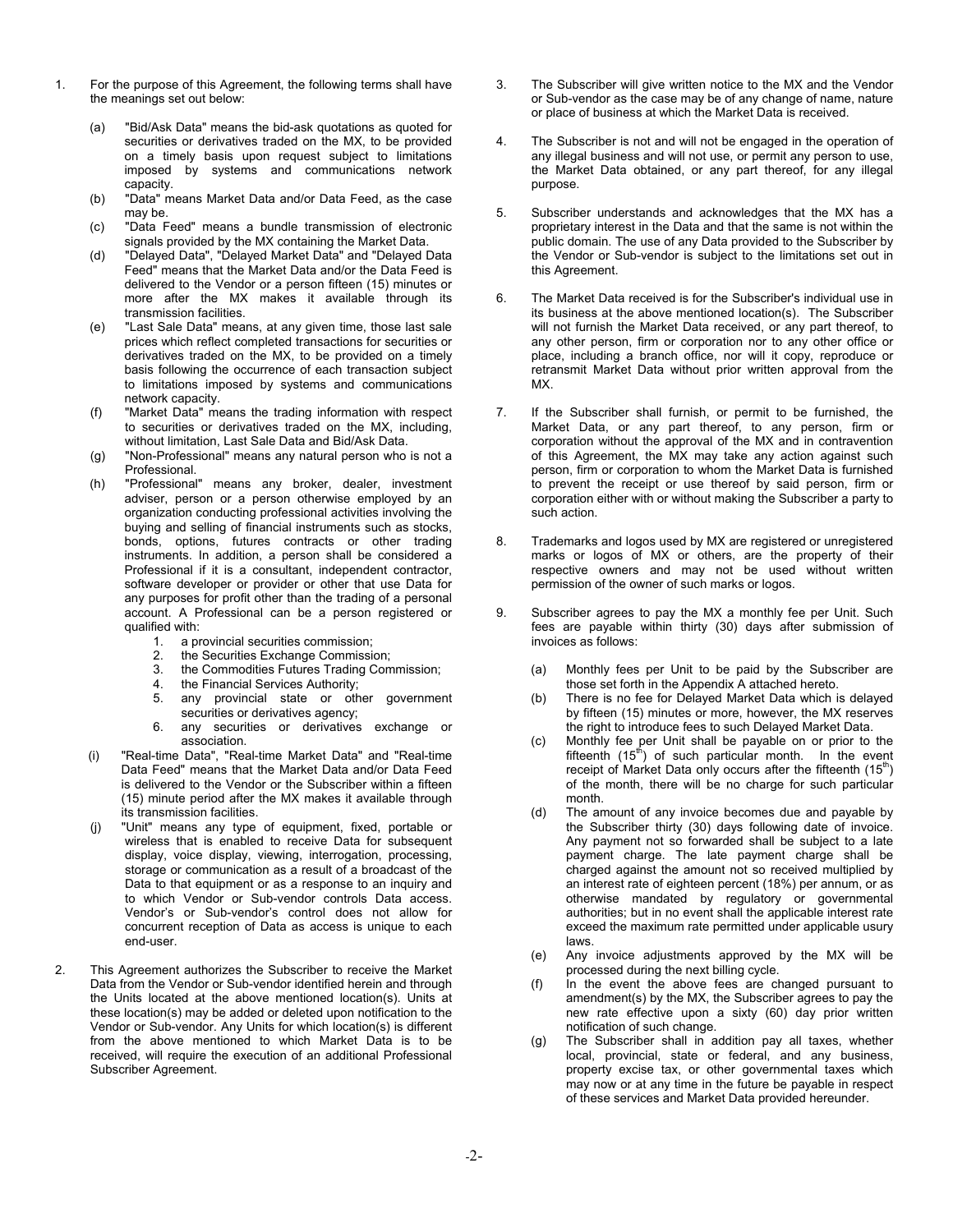- 10. The MX shall be entitled, without any liability to Subscriber or to any other person, firm or corporation to make such changes in the speed or other characteristics of the signals presently being furnished by it, as the MX may from time to time determine (whether or not such changes would require changes to be made by the Vendor or Sub-vendor or Subscriber to its or their mode(s) or operation or would render its or their equipment or software unsatisfactory or inoperative).
- 11. Neither the MX nor its managers, officers, employees or agents guarantees the sequence, accuracy or completeness of the Market Data. The MX, its managers, officers, employees and agents shall not be liable in any way to the Subscriber or to any other person, firm or corporation for any delays, inaccuracies, errors or omissions from the Market Data, or in the transmission or termination thereof, or any non-performance or interruption of service, or for any damages, consequential or otherwise, arising therefrom or occasioned thereby, whether or not resulting from negligence on his, its or their part. The MX, its managers, officers, employees and agents shall not in any event, including its own negligence, be liable beyond the actual amount of the loss or damage, or the sum of fifty (CA\$ 50.00) dollars, whichever is less.
- 12. Subscriber discharges the MX, its managers, officers, employees, and agents from any liability for any damages, loss, costs, expense or claim suffered by or made against the Subscriber as a result of its use of the Market Data. Furthermore, the Subscriber shall indemnify the MX and its representatives for any loss or damage that it incurs as a result of a breach or default by the Subscriber under this agreement.
- 13. Subscriber acknowledges that the MX may, on its sole discretion, terminate the right of any or all persons, firms or corporations including the Subscriber, to receive all or any part of the Market Data through the Vendor or Sub-vendor services, and the MX shall not be liable to the Subscriber in any manner whatsoever by virtue of any such termination. The Subscriber acknowledges that the Vendor or Sub-vendor shall, forthwith upon written request from the MX, cease furnishing any portion of the Market Data to any Subscriber or group of Subscribers or other person or persons.
- 14. The MX does not and will not endorse in any manner any of the equipment through which the Subscriber receives the Market Data.
- 15. The Subscriber may terminate this agreement with thirty (30) days prior written notice to the Vendor or Sub-vendor and the MX. Termination of this agreement is final. Subscriber is required to execute a new agreement to receive Market Data thereafter.
- 16. This Agreement shall be interpreted in accordance with and be governed in all respects by the laws of Canada and of the Province of Quebec.
- 17. The parties hereto confirm that it is their wish that this Agreement as well as all other documents relating hereto, including notices, have been and shall be drawn up in English only. Les parties aux présentes confirment leur volonté que cette convention de même que tous les documents afférents, y compris tous avis s'y rattachant, soient rédigés en anglais seulement.

PLEASE SIGN AND SUBMIT TO YOUR VENDOR OR SUB-VENDOR.

IN WITNESS WHEREOF the parties hereto have executed this Agreement as of the day and year above written.

ACCEPTED AND APPROVED

# **SUBSCRIBER BOURSE DE MONTRÉAL INC.**

(Name of Company) (Authorized Officer Signature)

(Authorized Officer Signature) (Name)

(Name and Job Title – Please print) (Job Title)

Date (MM/DD/YY) Date (MM/DD/YY)